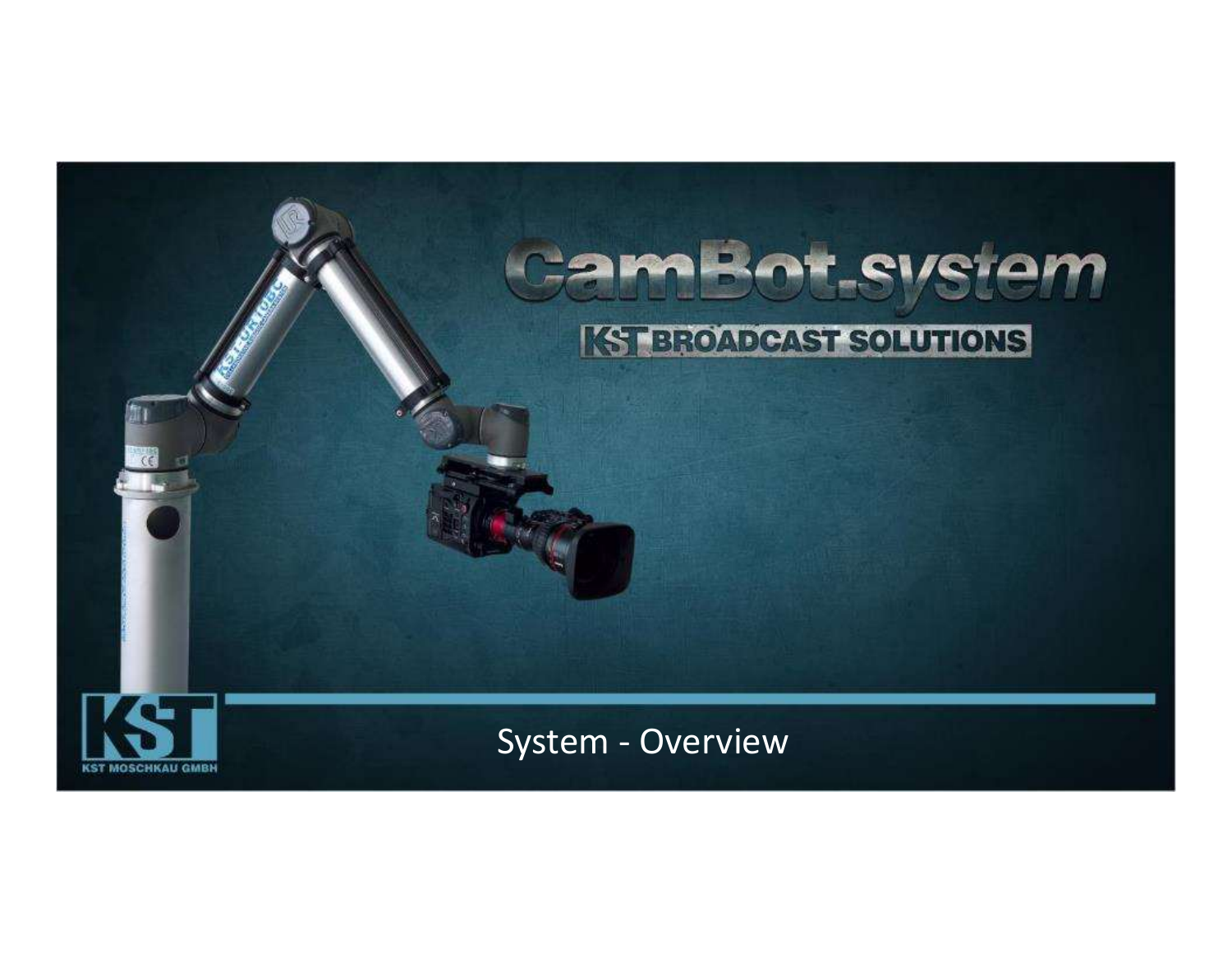CAMBOT is a motion-control robotic camera system for beauty shots in television studios. Thanks to<br>its innovative conception, it allows movements of high accuracy in a reduced space. Based on a<br>software interface, the rob CAMBOT is a motion-control robotic camera system for beauty shots in television studios. Thanks to<br>its innovative conception, it allows movements of high accuracy in a reduced space. Based on a<br>software interface, the robo CAMBOT is a motion-control robotic camera system for beauty shots in television studios. Thanks to<br>its innovative conception, it allows movements of high accuracy in a reduced space. Based on a<br>software interface, the robo

CAMBOT is a motion-control robotic camera system for beauty shots in television studios. Thanks to<br>its innovative conception, it allows movements of high accuracy in a reduced space. Based on a<br>software interface, the robo CAMBOT is a motion-control robotic camera system for beauty shots in television studios. Thanks to<br>its innovative conception, it allows movements of high accuracy in a reduced space. Based on a<br>software interface, the rob CAMBOT is a motion-control robotic camera system for beauty shots in television studios. Thanks to<br>its innovative conception, it allows movements of high accuracy in a reduced space. Based on a<br>software interface, the robo configurations. CAMBOT is a motion-control robotic camera system for beauty shots in television studios. Thanks to<br>its innovative conception, it allows movements of high accuracy in a reduced space. Based on a<br>software interface, the robo CAMBOT is a motion-control robotic camera system for beauty shots in television studios. Thanks to<br>its innovative conception, it allows movements of high accuracy in a reduced space. Based on a<br>software interface, the robo CAMBOT is a motion-control robotic camera system for beauty shots in television studios. Thanks to<br>its innovative conception, it allows movements of high accuracy in a reduced space. Based on a<br>software interface, the robo CAMBOT is a motion-control robotic camera system for beauty shots in television studios. Thanks to<br>its innovative conception, it allows movements of high accuracy in a reduced space. Based on a<br>software interface, the robo

AR-UBSOU DOX Camera OF varicant senses creates a 4A-Teady<br>of sports studios, as well as concerts, entertainment shows and<br>e system is controlled via IP, allowing flexible and remote<br>obotic arm, a control software and a rem

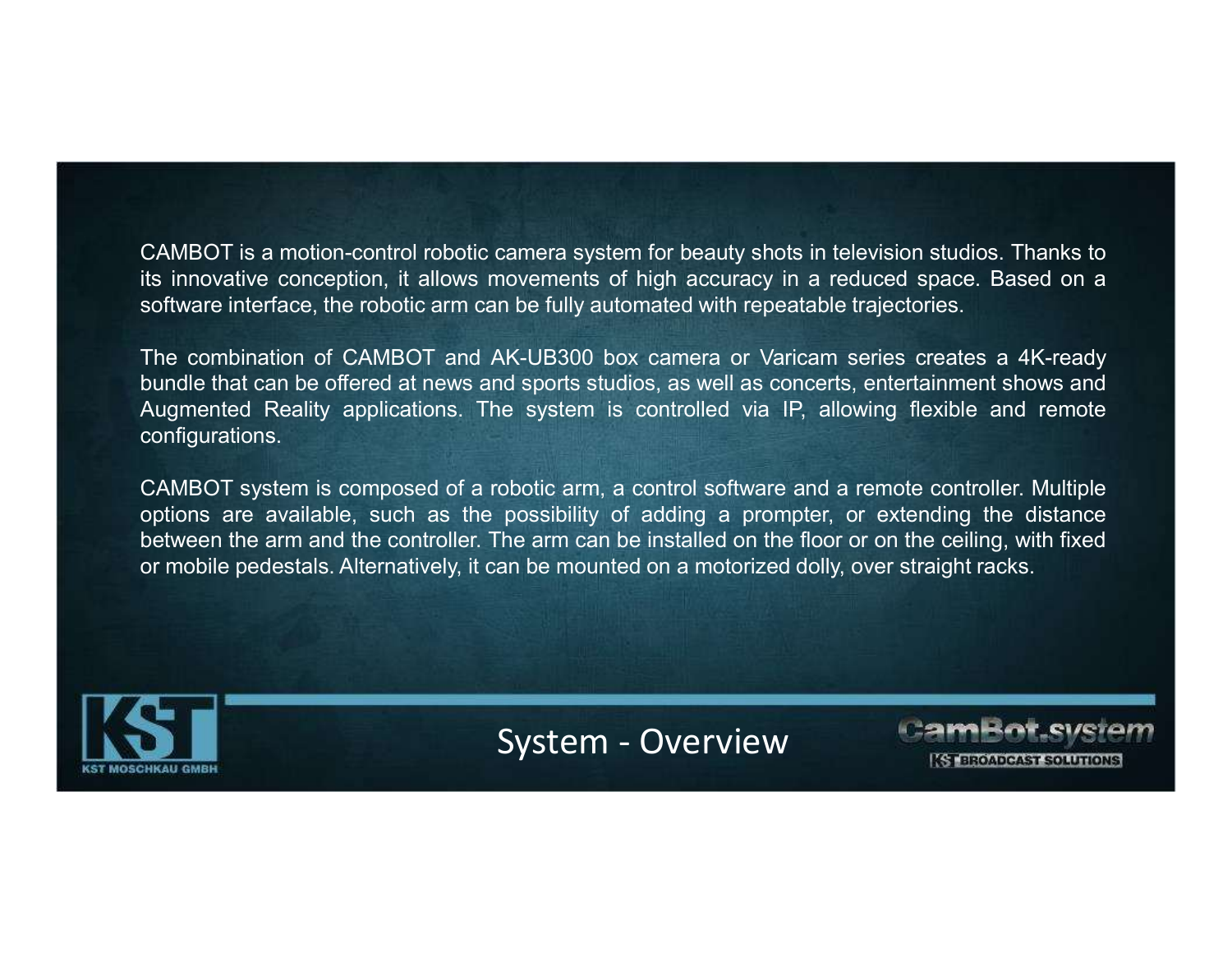The arm is manufactured by Universal Robots and has 6 rotating joints with a working range of 360 degrees each. Any axis can be operated manually from a 2-joystick controller with speed control. arm is manufactured by Universal Robots and has 6 rotating<br>• Smooth movements and the Section movements, perfect for beauty shots<br>• Smooth movements, perfect for beauty shots<br>• Time-based sequences, with accuracy and repea Frame is manufactured by Universal Robots and has 6 rotating<br>
is with a working range of 360 degrees each. Any axis can be<br>
ated manually from a 2-joystick controller with speed control.<br>
First:<br>
• Smooth movements, perfec Frame is manufactured by Universal Robots and has 6 rotating<br>
• Solid a working range of 360 degrees each. Any axis can be<br>
eted manually from a 2-joystick controller with speed control.<br>
• Smooth movements, perfect for be arm is manufactured by Universal Robots and has 6 rota<br>
s with a working range of 360 degrees each. Any axis ca<br>
ated manually from a 2-joystick controller with speed cor<br>
efits:<br>
• Smooth movements, perfect for beauty sho arm is manufactured by Universal Robots and has 6 rotating<br>
s with a working range of 360 degrees each. Any axis can be<br>
ated manually from a 2-joystick controller with speed control.<br>
efits:<br>
• Smooth movements, perfect f Frame is manufactured by Universal Robots and has 6 rotating<br>Fig. with a working range of 360 degrees each. Any axis can be<br>ated manually from a 2-joystick controller with speed control.<br>
Fits:<br>
• Smooth movements, perfect Fixed in a working range of 360 degrees each. Any axis can be ated manually from a 2-joystick controller with speed control.<br>
efits:<br>
• Smooth movements, perfect for beauty shots<br>
• Time-based sequences, with accuracy and

### Benefits:

- 
- 
- 
- 
- 
- 
- 







# CamBot.robot: Robotic Arm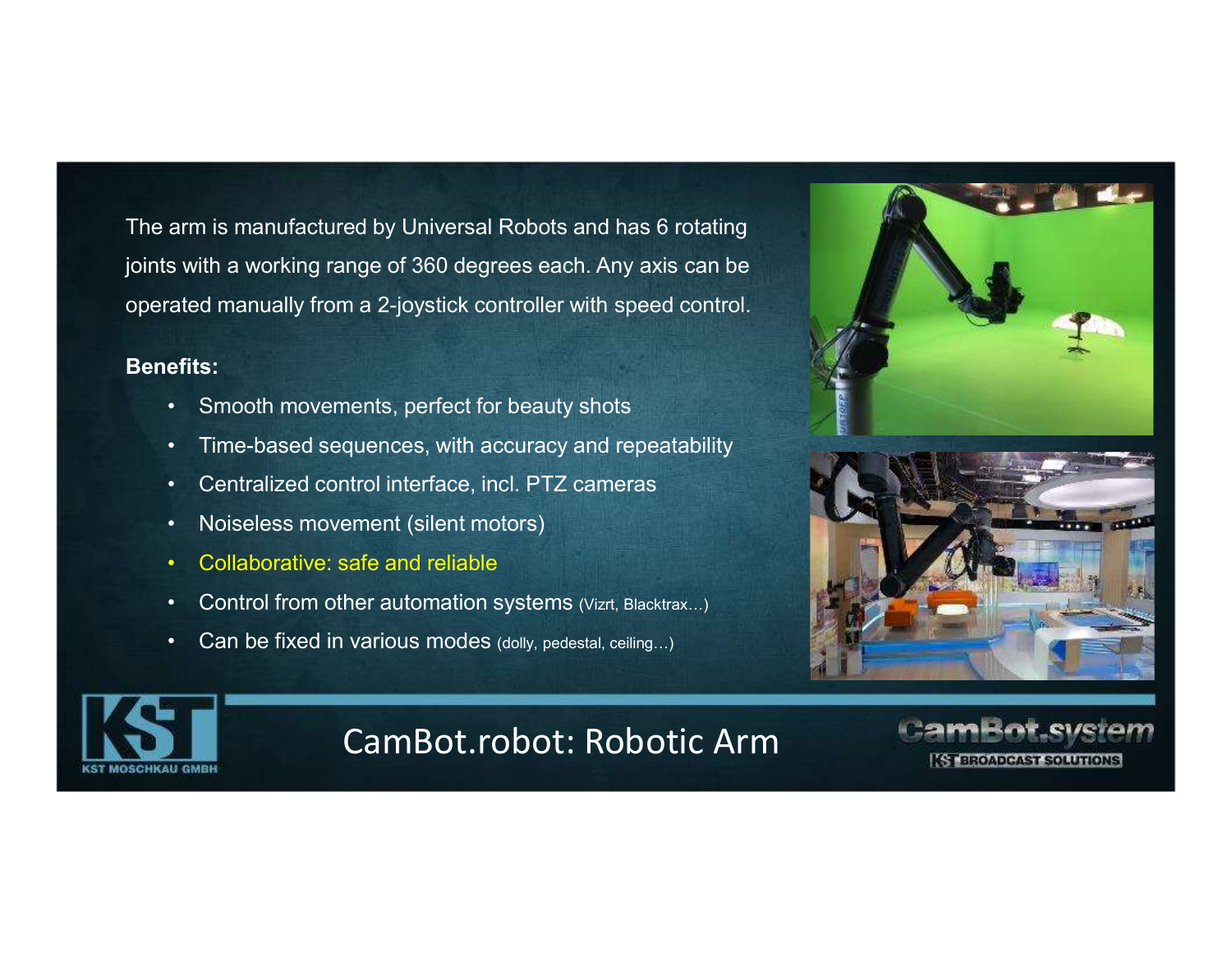- No tracker, no calibration
- It uses absolute positioning which ensures high-quality data and no deviance
- Lens control provides focus, zoom and iris data
- FreeD protocol is supported in real-time
- Compatible with most 3D engines (Vizrt, Zero Density, Brainstorm…)
- **Optional module**







# CamBot for Virtual Sets

**K-T BROADCAST SOLUT**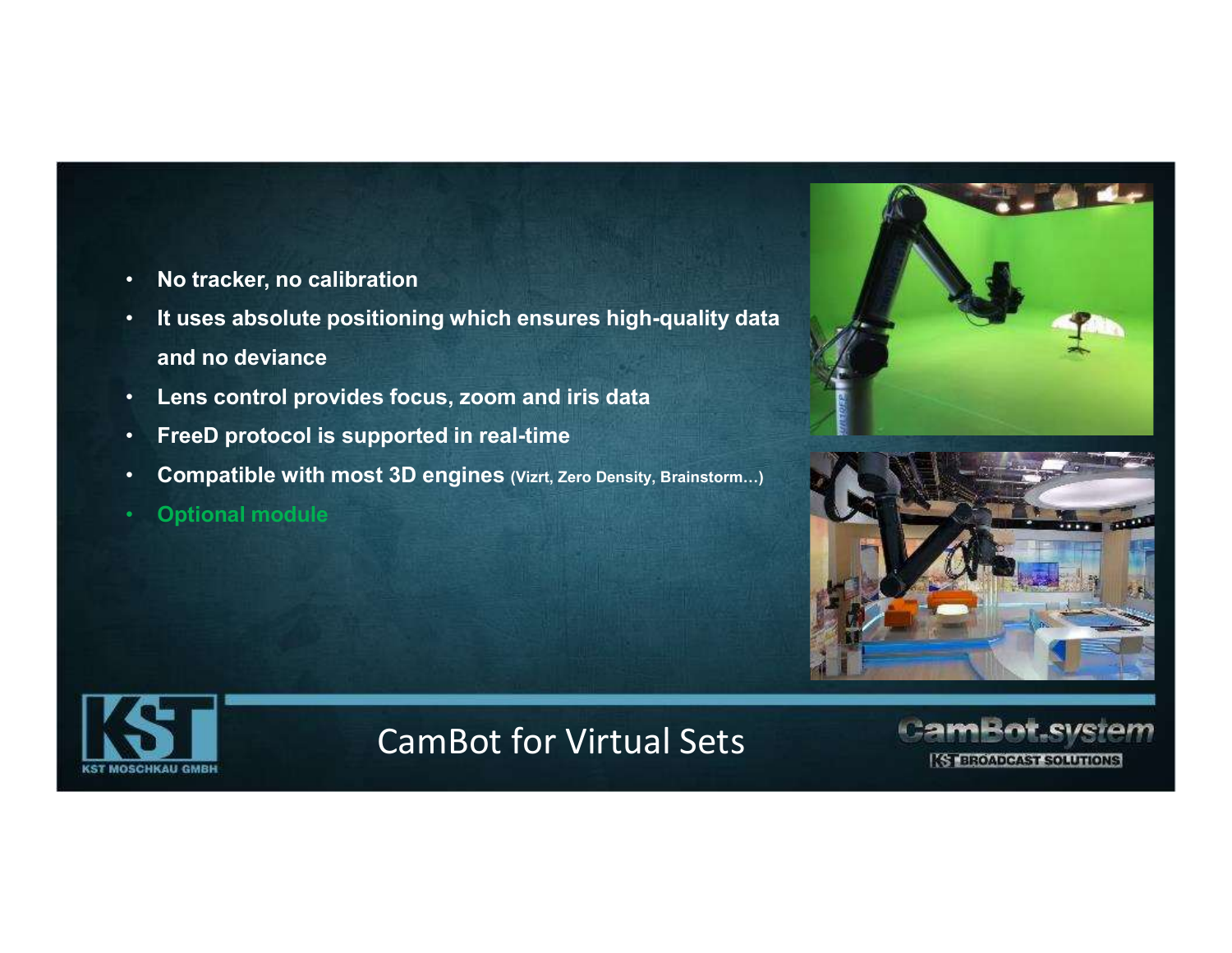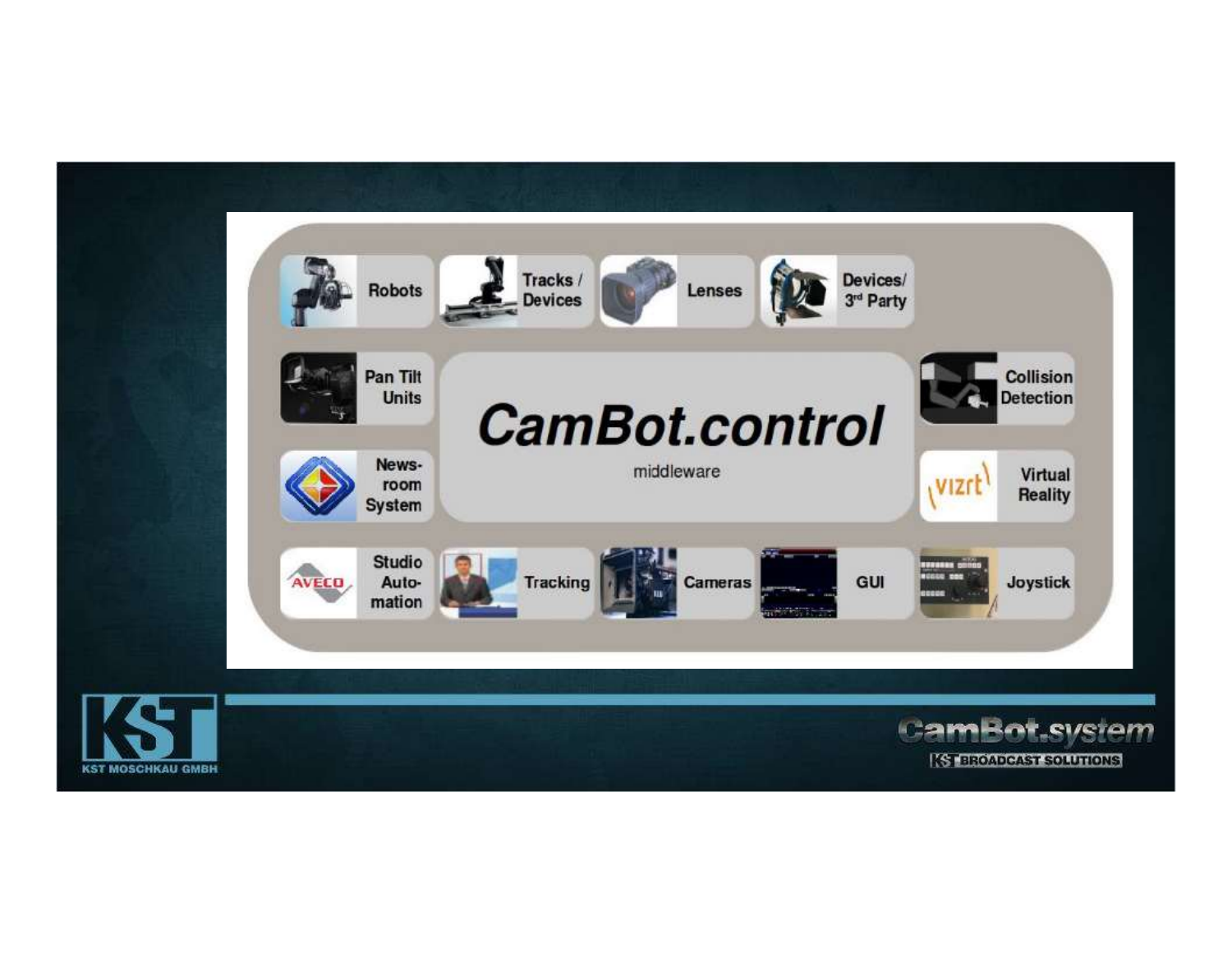CamBot.remote is a motion control software based on the CamBot.control network. It allows to<br>control studio hardware (e.g. robots, rails, pan tilt heads, . . . ) and integrates feedback of other<br>studio hard and software. T control studio hardware (e.g. robots, rails, pan tilt heads,. . . ) and integrates feedback of other studio hard and software. The following types are supported: CamBot.remote is a motion control software based on the CamBot.remote is a motion control software based on the CamBot<br>control studio hardware (e.g. robots, rails, pan tilt heads, . . . ) and<br>studio hard and software. The CamBot.remote is a motion control software based on the Control studio hardware (e.g. robots, rails, pan tilt heads, . . . studio hard and software. The following types are supported<br>• Staubli RX160/L, TX90/L, TX60/L<br>• Uni Fraction Contract is a motion control software based on the CamBot.control network. It and all studio hardware (e.g. robots, rails, pan tilt heads, . . . ) and integrates feedback of analli RX160/L, TX90/L, TX60/L<br>aubil RX **Follow Solffice Solf Solffice and Solffice and Solffice and Solffice and Solffice and Solffice at anytic hard and software. The following types are supported:<br>
aubli RX160/L, TX90/L, TX60/L<br>
ilversal Robots UR3, UR5<br>
ilv** And the Campbot control software based on the Campbot control net<br>
In studio hardware (e.g. robots, rails, pan tilt heads, . . . ) and integrates for<br>
hard and software. The following types are supported:<br>
aubli RX160/L, Actremote is a motion control software based on the CamBol studio hardware (e.g. robots, rails, pan tilt heads, . . . ) and<br>hard and software. The following types are supported:<br>aubli RX160/L, TX90/L, TX60/L<br>niversal Robo **Sot.remote** is a motion control software based on the Ca<br>
I studio hardware (e.g. robots, rails, pan tilt heads, . . . ) a<br>
hard and software. The following types are supported:<br>
aubli RX160/L, TX90/L, TX60/L<br>
ilversal Ro

- 
- 
- Universal Robots UR10

#### **Benefits**

- 
- 
- 
- 
- 



UR10 with Panasonic AK-UB300 4K Camera



# Description of CamBot.remote

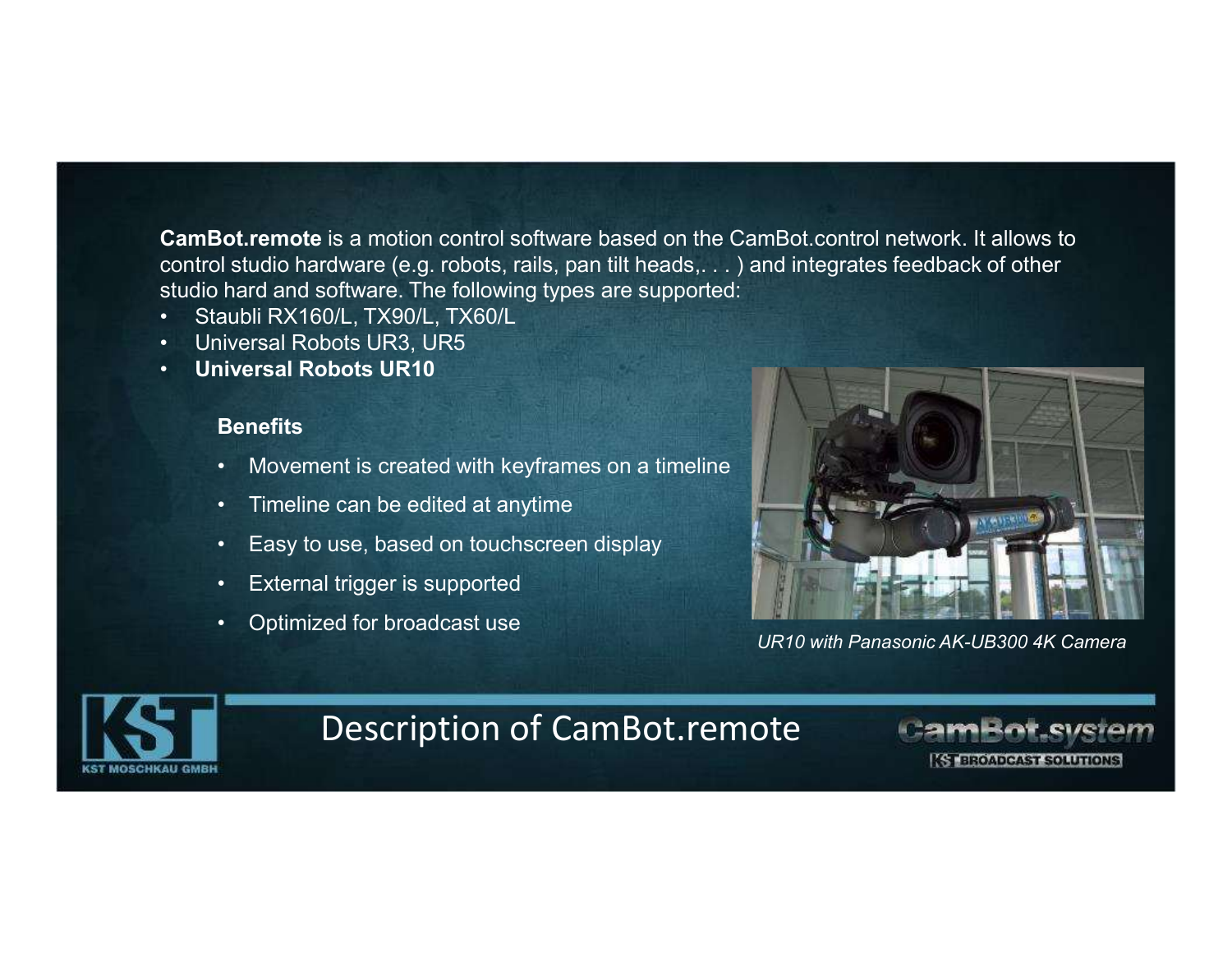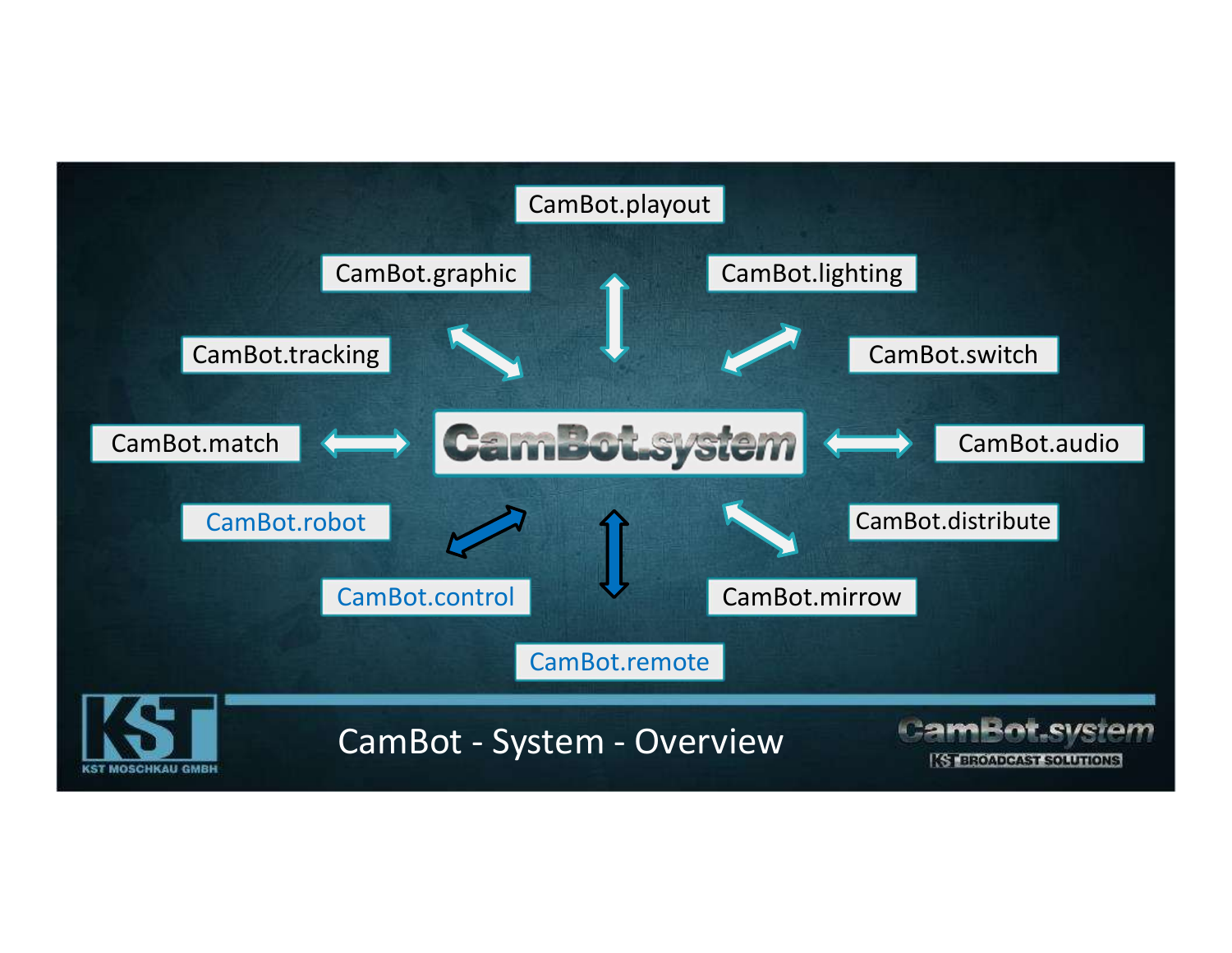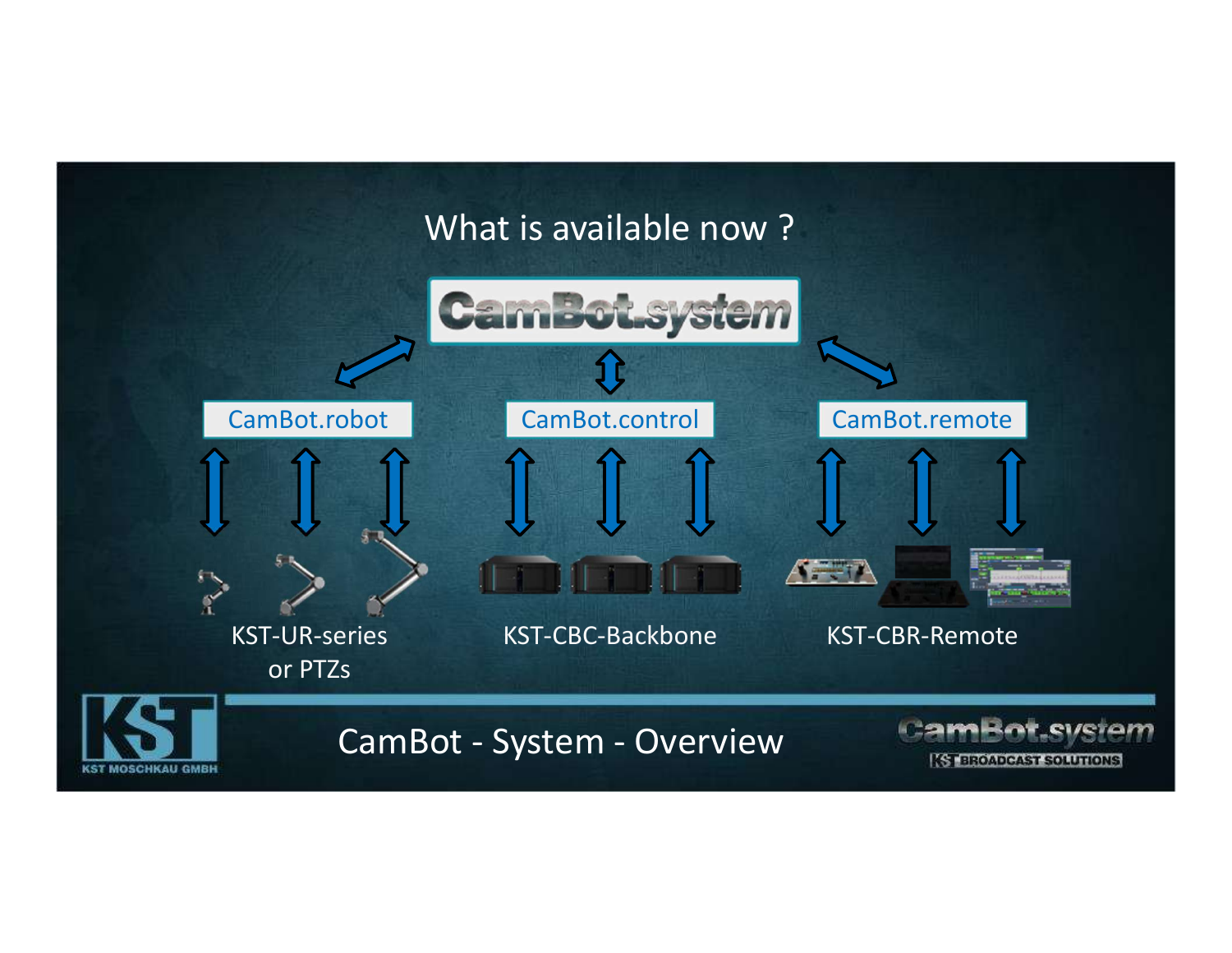# In combination we get a "Robotic-Camera-System" !

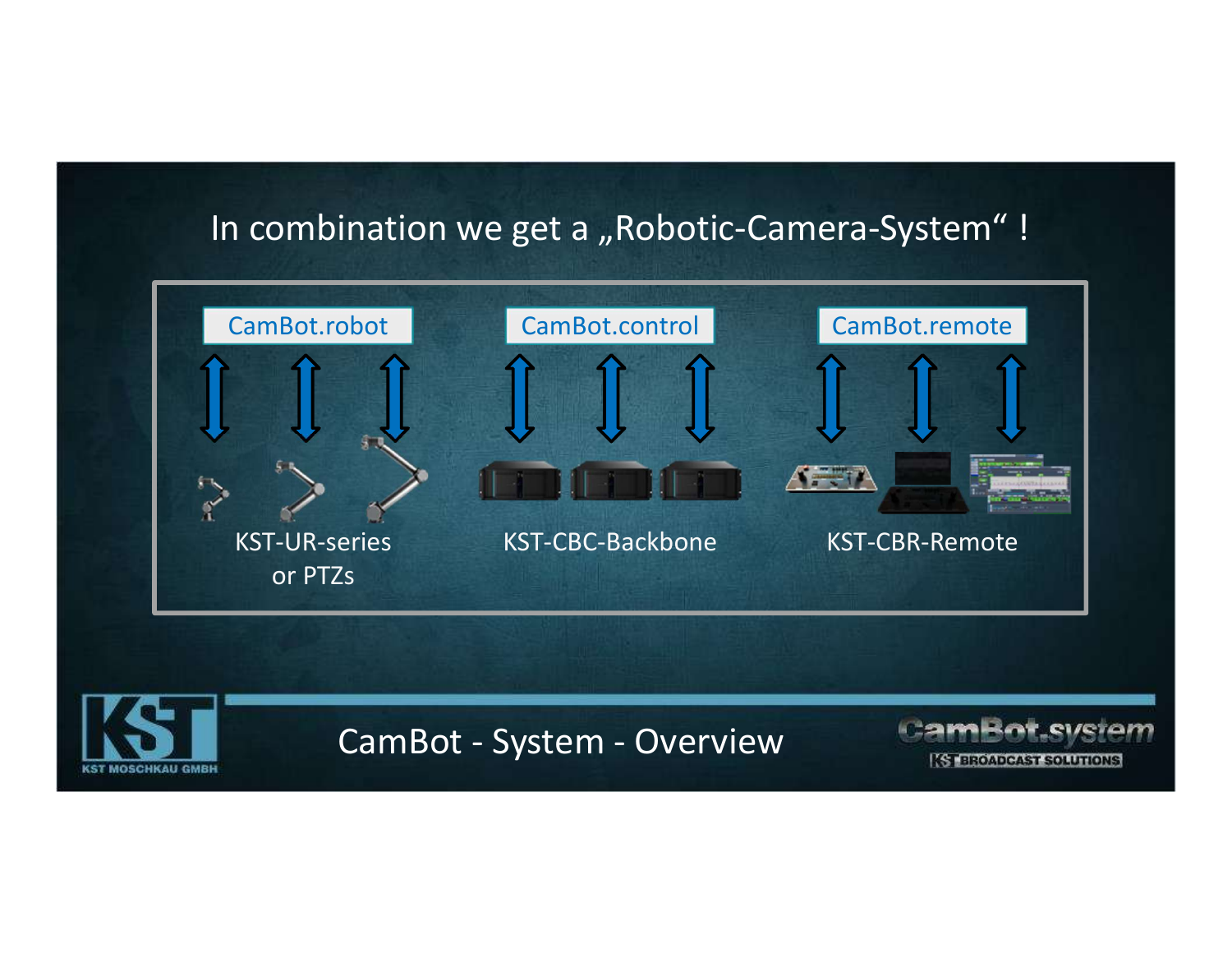# What do we need to design a robotic camera system ? What do we need to design a robotic camera system?<br>
CamBot.robot Choose the robotic system<br>
PTZ Camera System Robotic-System Robyhead/RobyCam Camera-System<br>
PTZ Camera System Robotic-System Robyhead/RobyCam Camera-System<br>

## CamBot.robot

## Choose the robotic system



CamBot.control can use the complete range of Panasonic PTZ systems. Depending on the type more ore less detailed features are possible. VR/AR is up to now just possible with AW-UE150.



CamBot.control can use a lot of different robots. For Panasonic projects the KST-UR-series is the most senseful. Caused by it´s colaboration it is very easy to implement into a studio workflow.

# Robotic-System



CamBot.control is allready compatible with the Movicom Robyhead. A implementation of RobyCam and RobyCam compact is in progress and will be available ~

### Camera-System



Q3/Q4 2019 recommended. In conventional Notic-System Robyhead/RobyCam Camera-System<br>
Material properties and properties and properties and properties and the motion of the Movicon of Camera-System and RobyCam different robots. For compatible with the Movicon rob Box-style cameras are ideal for robotic-systems or robyhead / cam. The choice of the camera type depends on the usage. In connection with VR, the Varicam is particularly applications UB300 can be used, too. EVA1 is possible, if no Blackburst is needed.